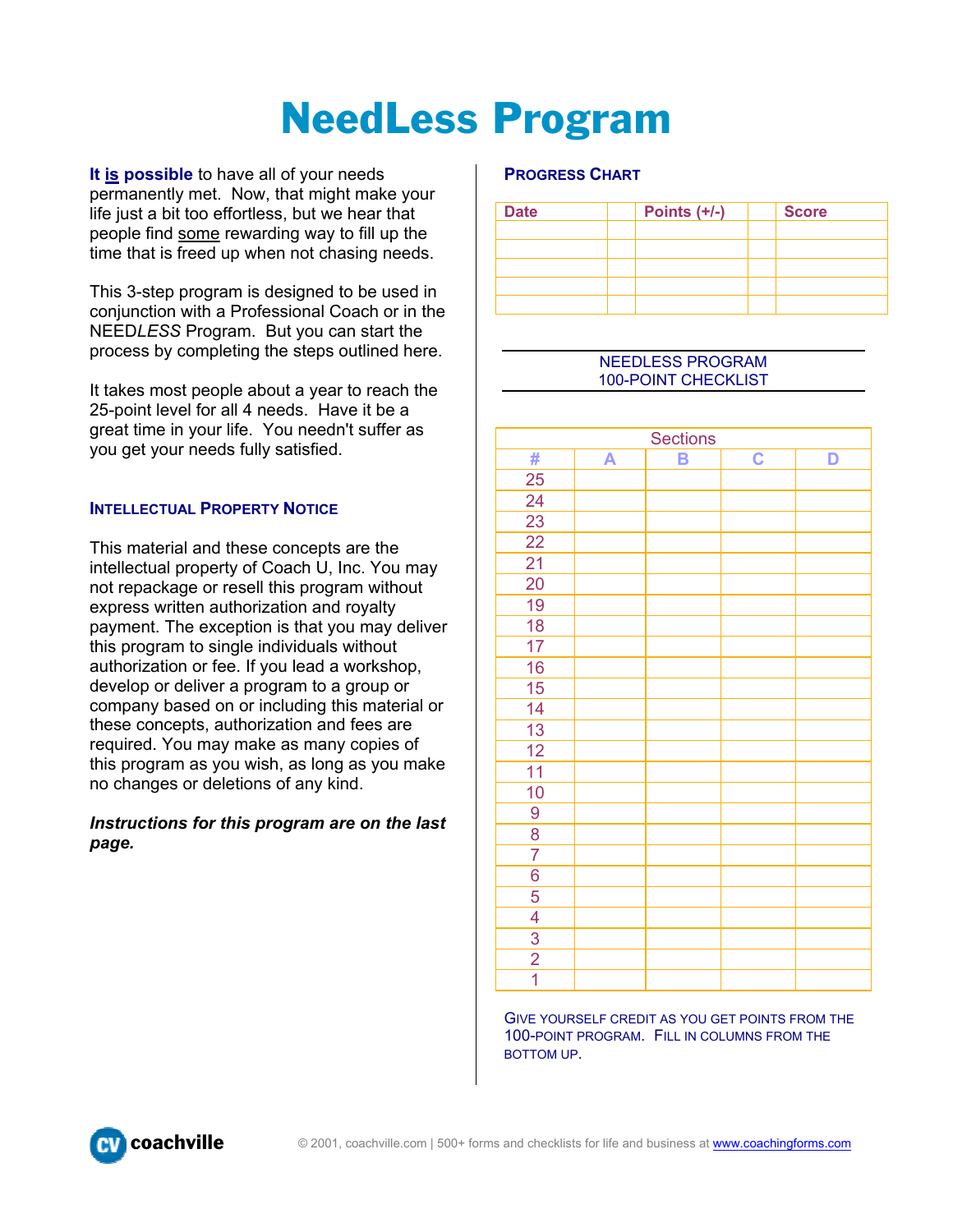## **PURPOSE OF THE PROGRAM**

The purpose of the Need*Less* process is to help you:

- **1.** Identify what **your** Personal Needs are
- **2.**  Understand how to get your Personal Needs met
- **3.**  Design an effective system to have them **vanish.**

# **WHAT ARE PERSONAL NEEDS?**

Personal needs (vs. body needs such as water, food, shelter and love) are those things we must have in order to be our best. One can get through life fairly well not having these needs met, but for an effortless, rewarding and successful life, Personal Needs must be identified, addressed and handled.

Many of us spend our lives trying (consciously or not) to get these needs met. At best, we treat the symptoms or get temporary relief from them. This is for two reasons: Most of us assume these needs will "always be with us" and that's "just the way we are." This is not true.

It does take a special technology to handle Personal Needs once-and-for-all. We call that the Need*Less*  process. Your Professional Coach can assist you to more fully understand the dynamic of needs and the steps to have them vanish.

## **INSTRUCTIONS**

Please read these instructions twice. We have condensed what was a 5-page instruction sheet into a single page, so read carefully and let the subtleties show themselves.

#### **STEP 1: SELECT 10 NEEDS**

Read the list of 200 needs and circle approximately 10 that resonate as a need for you. You are looking for a NEED -- not a want, a should, a fantasy or a wish. A need is a MUST for you to BE YOUR BEST. Part of the first step is to TELL THE TRUTH about what you ACTUALLY NEED. This may be the first time you have ever admitted this to yourself. Some of these you will know innately. Others require some straight looking. PLEASE be willing to "try on" words you might normally skip over. These may be hidden needs. If so, you may have one or more of the following reactions:

- **►** *No, no, no; I don't want THAT to be a need*
- **►** *You can't get to the next word quickly enough*
- **►** *If that were true, I'd have to change my life a lot!*
- **►** *Flush, blush or shake when reading the wo*rd

Got the idea? Good. Now circle the 10 words that you believe to be Personal Needs. Ask yourself: "If I had



this, would I be able to reach my goals and vision without efforting?" (work yes, struggle no)

## **STEP 2: NARROW YOUR NEEDS TO 4**

We all need a little of everything listed on this page. But we want you to pick the 4 Personal Needs from the ones you circled. You may wish to compare each of your 10 with each other and ask yourself "Now, do I need X or Y? Which ones could I live well without? Which ones, when met, make the other ones not too important?" Choose your 4 Personal Needs and write them on the front panel.

## **BE ACCEPTED**

| <b>BE ACCEPTED</b><br>Approved<br>Permitted<br>Cool                 | Be included<br>Be popular<br>Allowed            | Respected<br>Sanctioned<br>Tolerated    |
|---------------------------------------------------------------------|-------------------------------------------------|-----------------------------------------|
| <b>TO ACCOMPLISH</b><br>Achieve<br>Reach<br>Yield                   | Fulfill<br>Profit<br>Consummate                 | Realize<br>Attain<br>Victory            |
| <b>BE ACKNOWLEDGED</b><br>Be worthy<br>Flattered<br>Appreciated     | Be praised<br>Complimented<br>Valued            | Honored<br>Be prized<br>Thanked         |
| <b>BE LOVED</b><br>Liked<br><b>Held fondly</b><br>Be relished       | Cherished<br>Be desired<br>Be adored            | Esteemed<br>Be preferred<br>Be touched  |
| <b>BE RIGHT</b><br>Correct<br>Morally right<br>Be advocated         | Not mistaken<br>Be deferred to<br>Be encouraged | Honest<br>Be confirmed<br>Understood    |
| <b>BE CARED FOR</b><br>Get attention<br>Be saved<br>Tenderness      | Be helped<br>Be attended to<br>Get gifts        | Cared about<br>Be treasured<br>Embraced |
| <b>CERTAINTY</b><br>Clarity<br>Obviousness<br>Commitments           | Accuracy<br>Guarantees<br>Exactness             | Assurance<br>Promises<br>Precision      |
| <b>BE COMFORTABLE</b><br>Luxury<br>Prosperity<br>Not work           | Opulence<br>Indulgence<br>Taken care of         | <b>Excess</b><br>Abundance<br>Served    |
| <b>TO COMMUNICATE</b><br>Be heard<br>Make a point<br>Be listened to | Gossip<br>Share<br>Comment                      | <b>Tell stories</b><br>Talk<br>Informed |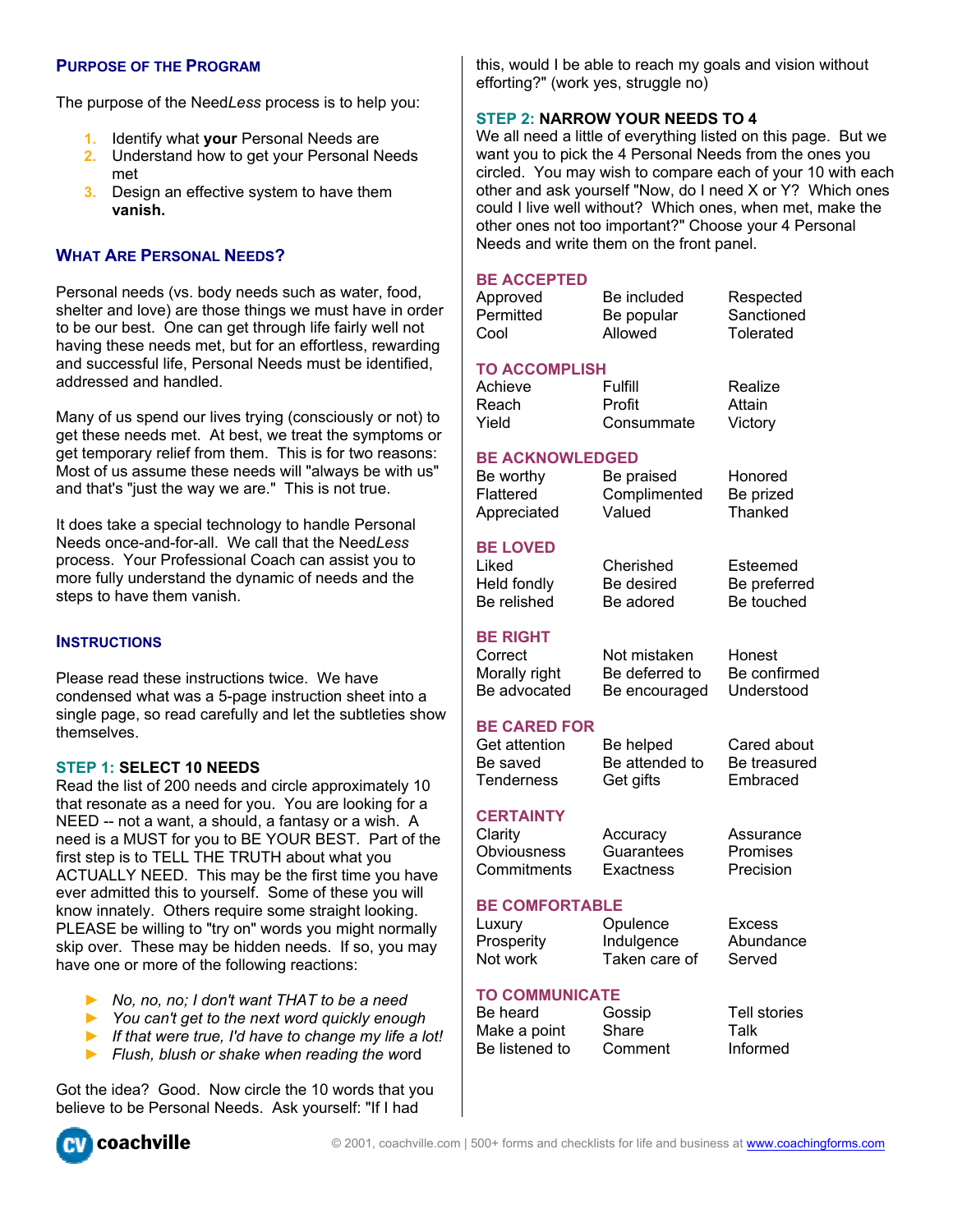## **TO CONTROL**

Dictate to Command Restrain Manage **Correct others** Be obeyed Not ignored Keep status quo Restrict

## **BE NEEDED**

Improve others Be a critical link Be useful

Be craved Please others Affect others Need to give Be important Be material

**DUTY** 

Obligated Do the right thing Follow Obey **Have a task** Satisfy others Prove self Be devoted Have a cause

#### **BE FREE**

Unrestricted Privileged Immune

Independent Autonomous Sovereign Not obligated Self-reliant Liberated

#### **HONESTY**

Forthrightness Uprightness No lying Sincerity **Loyalty Frankness** No censoring No secrets Tell all

**ORDER**

Sequential Checklists Unvarying

**PEACE**

Proper Literal-ness Regulated

Perfection Symmetry Consistent

Quietness Calmness Unity Reconciliation Stillness Balance Agreements Respite Steadiness

#### **POWER**

Authority Capacity Results Omnipotence Strength Might Stamina Prerogative Influence

#### **RECOGNITION**

Be noticed Be remembered Be known for Regarded well Get credit **Acclaim** Heeded Seen Celebrated

#### **SAFETY**

Security **Protected** Stable Fully informed Deliberate Vigilant Cautious Alert Guarded

**WORK**

| Career         | Performance     | Vocation |
|----------------|-----------------|----------|
| Press, push    | Make it happen  | At task  |
| Responsibility | Industriousness | Be busy  |

**STEP 3:** CREATE A SYSTEM TO GET YOUR NEEDS MET

Now that you have your Personal Needs identified, you will want to design a way to have them all met,



coachville  $\odot$  2001, coachville.com | 500+ forms and checklists for life and business at www.coachingforms.com

permanently. This satisfaction system has 3 parts, as described below:

### **ESTABLISHING BOUNDARIES**

A boundary is a line you draw all around you that permits only the behaviors of others, which are acceptable and nourishing to you. You may set a boundary of not allowing anyone to hit you, yell at you, be critical of you, take advantage of you, not show affection, call you only when they need something, interrupt you when you are working etc. You may be permitting these behaviors now for some pretty good reasons. But there are no excuses or reasons to let anyone do anything to you that hurts you, distracts you, uses you or commands your attention. You will want to establish a boundary, which is MUCH MORE THAN YOU ACTUALLY NEED. Be rigorous with yourself on this one. You cannot get your needs met if you are unwilling to set significant boundaries, so no excuses, okay? BE SELFISH ON THIS ONE!

When you set a boundary, you are protecting your heart, soul and what we call Self. So, you cannot be your Self without the protection provided by strong, healthy boundaries. The people who really care about you will honor these boundaries, and will care for you more. But give everyone time to get used to them.

#### **GETTING A SELFISH AUTOMATIC SPRINKLER SYSTEM**

Once boundaries are identified and installed, the next step is to design what we call a Selfish Automatic Sprinkler System, or SASS. A SASS is just what the term implies. You want your need to be satisfied (watered) whether you're thinking about it or not (automatic). This takes a little creative work to put together - Your Professional Coach has experience with this one and is a good person with whom to brainstorm.

SASS examples include: Getting friends to satisfy your need by saying or doing specific things YOU have designed for them to do, like calling you, including you, doing things for you (that YOU asked for), telling you how they appreciate you, etc. You will want to be shameless in this process of designing and implementing a SASS. It is good to tell the people around you how they can satisfy your needs. And remember, it is only temporary, because when done properly, these needs vanish.

## **RAISING YOUR PERSONAL STANDARDS**

After you have started on boundaries and your SASS, begin to substantially raise your Personal Standards. PS's are the behaviors you hold your Self to - to become a bigger person. Examples of PS's range from the obvious to the advanced: • Don't steal • Always tell the truth • Speak straight • Be unconditionally constructive Be responsible for how you are